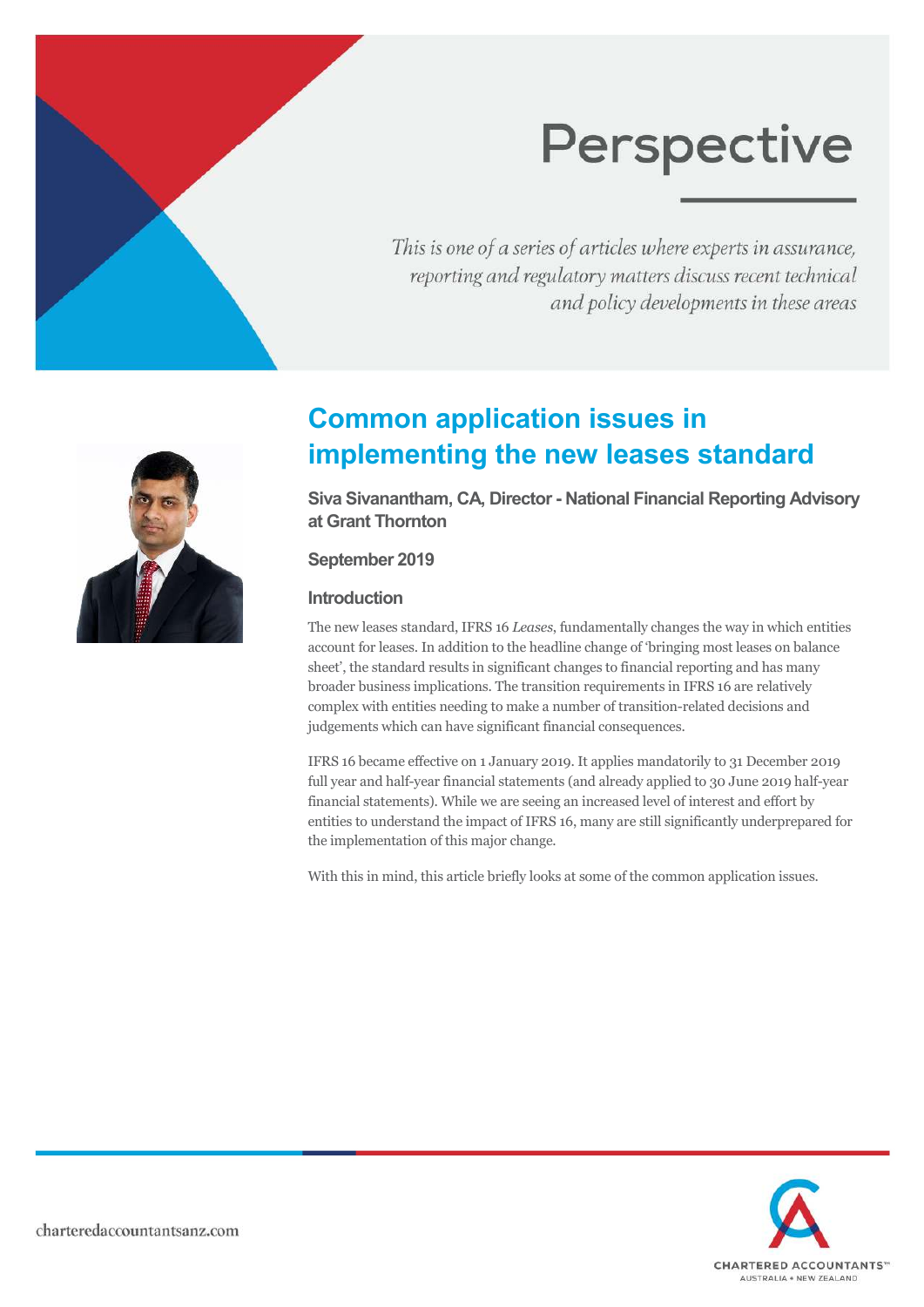#### **Lease definition**

IFRS 16 introduces a revised definition of a 'lease' and provides additional guidance on applying this new definition. While the revised definition is not expected to cause major changes to lease conclusions in practice, it can result in different conclusions in some cases, particularly in arrangements where there were difficult judgements in the past or those which are not legally structured as a lease but involve substantial use of a single asset (e.g. power purchase arrangements).

#### **Data collection**

Gathering the contracts for analysis can require considerable effort and may require collaboration with other functional areas such as finance, legal, property and IT. Some of the contracts can be very lengthy and hence the analysis may require considerable time.

It can also be a challenge to get comfort over the completeness of leasing information, particularly for multinational entities with numerous subsidiaries potentially located in a number of geographical regions with different systems and processes. In different jurisdictions, leases can take different forms and thus it is critical to ensure consistency in the nature of data collected where this is performed on a geographic basis.

#### **Discount rate**

In determining the amount of lease liability under IFRS 16, entities will need to discount future lease payments using either (a) the interest rate implicit in the lease (if it can be readily determined) or (b) the lessee's incremental borrowing rate. In many cases, the interest rate implicit in the lease will not be readily determinable and therefore entities will need to come up with an appropriate incremental borrowing rate.

Determination of the incremental borrowing rate can be a significant issue for lessees. Some entities do not have any existing external borrowings (e.g. cash rich entities or Australian subsidiaries of large overseas entities). Similarly, many not-for-profit entities do not have borrowings. For these entities, coming up with the incremental borrowing rate can be a practical challenge. It would not generally be appropriate for a lessee to use its Weighted Average Cost of Capital (WACC) as the WACC includes equity as well as borrowings and it is not specific to the term, security and amount of the lease.

In practice, one possible way for entities to determine the incremental borrowing rate might be to approach their local bank for an indicative rate that the bank would charge to borrow over a similar term, with similar security, the funds to obtain an asset of similar value to the Right-of-Use (ROU) asset in a similar economic environment taking into account the credit risk of the entity. Management can then use this rate as a starting point in coming up with an appropriate discount rate. Another possible approach is for entities to come up with a reasonable estimate of the incremental borrowing rate using information such as the Reserve Bank of Australia's published lending rates as the starting point with adjustments for entity-specific factors as necessary. Given the complexity of the area, some entities may need to seek external professional advice in determining an appropriate incremental borrowing rate.

#### **Lease term**

Determining the correct lease term under IFRS 16 is a significant issue. Firstly, the longer the lease term, the larger the lessee's ROU asset and lease liability will be. Secondly, the length of the lease term determines whether a lease qualifies for the short-term lease exemption. Finally, IFRS 16 contains additional application guidance on how to deal with periods covered by options to extend or terminate a lease. While this detailed guidance can be helpful, it also means there is more to consider when determining the lease term. There can be considerable judgement in determining whether it is 'reasonably certain' that an entity would exercise its extension option or not exercise its termination option.



1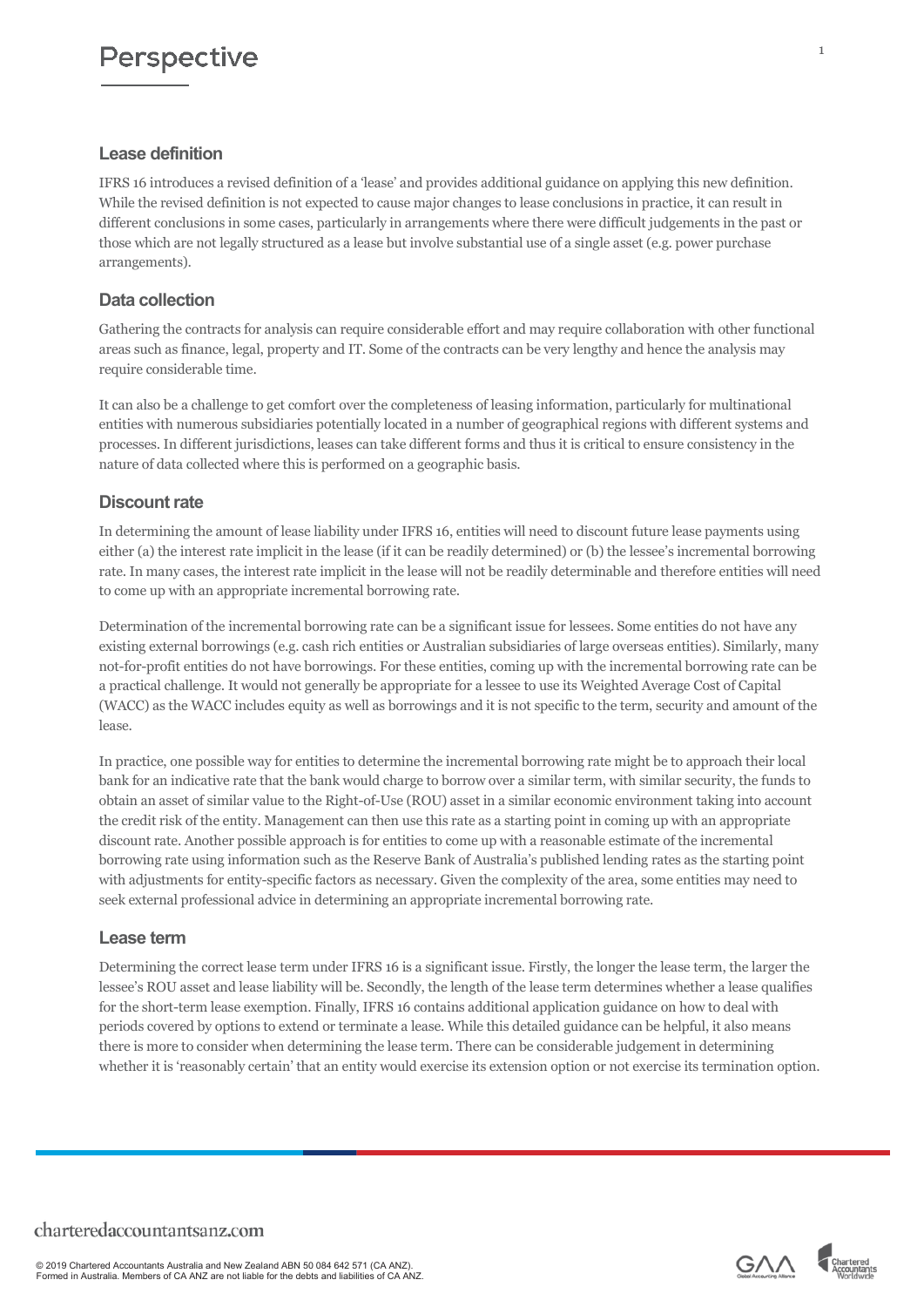This is an area where the practice is still evolving. For instance, at its June 2019 meeting, the IFRS Interpretations Committee discussed:

- how to determine the lease term of a cancellable lease (where a lease does not specify a particular contractual term but continues indefinitely until either party to the contract gives notice to terminate) or a renewable lease (where a lease specifies an initial period and renews indefinitely at the end of the initial period unless terminated by either party); and
- whether the useful life of any related non-removable leasehold improvements is limited to the lease term.

#### **Transition choices**

The transition requirements in IFRS 16 are quite involved as there are a large number of choices available and these choices could have a significant financial impact on the financial statements. Accordingly, it is important for entities to understand the transition choices available, gather necessary data and model the possible options to ensure that the elections made by the entity best reflect its circumstances and needs. For instance, the decisions on transitional provisions could affect the entity's ability to pay dividends, compliance with banking covenants and the attractiveness of employee bonus arrangements.

The following table summarises the main transition choices available to entities:

| <b>General choices</b>    |                                                                                                                                                                                                                                       |
|---------------------------|---------------------------------------------------------------------------------------------------------------------------------------------------------------------------------------------------------------------------------------|
| <b>Lease definition</b>   | All or nothing policy choice to:<br>apply the new lease definition to all contracts; or<br>٠                                                                                                                                          |
|                           | grandfather previous lease determinations and only apply the new definition to<br>٠<br>new or modified leases after the Date of Initial Application (DOIA)                                                                            |
| <b>Transition methods</b> | All or nothing policy choice to use either:                                                                                                                                                                                           |
|                           | the full retrospective method; or<br>٠<br>modified retrospective method<br>٠                                                                                                                                                          |
|                           | Under the full retrospective method, IFRS 16 is applied as if it had always been<br>effective since the start of the lease. No additional transition reliefs are available.                                                           |
|                           | Under the modified retrospective method, the cumulative effect of applying IFRS 16<br>is recognised in equity as an adjustment to the opening balance of retained earnings<br>for the current period. Prior periods are not restated. |

© 2019 Chartered Accountants Australia and New Zealand ABN 50 084 642 571 (CA ANZ). Formed in Australia. Members of CA ANZ are not liable for the debts and liabilities of CA ANZ.

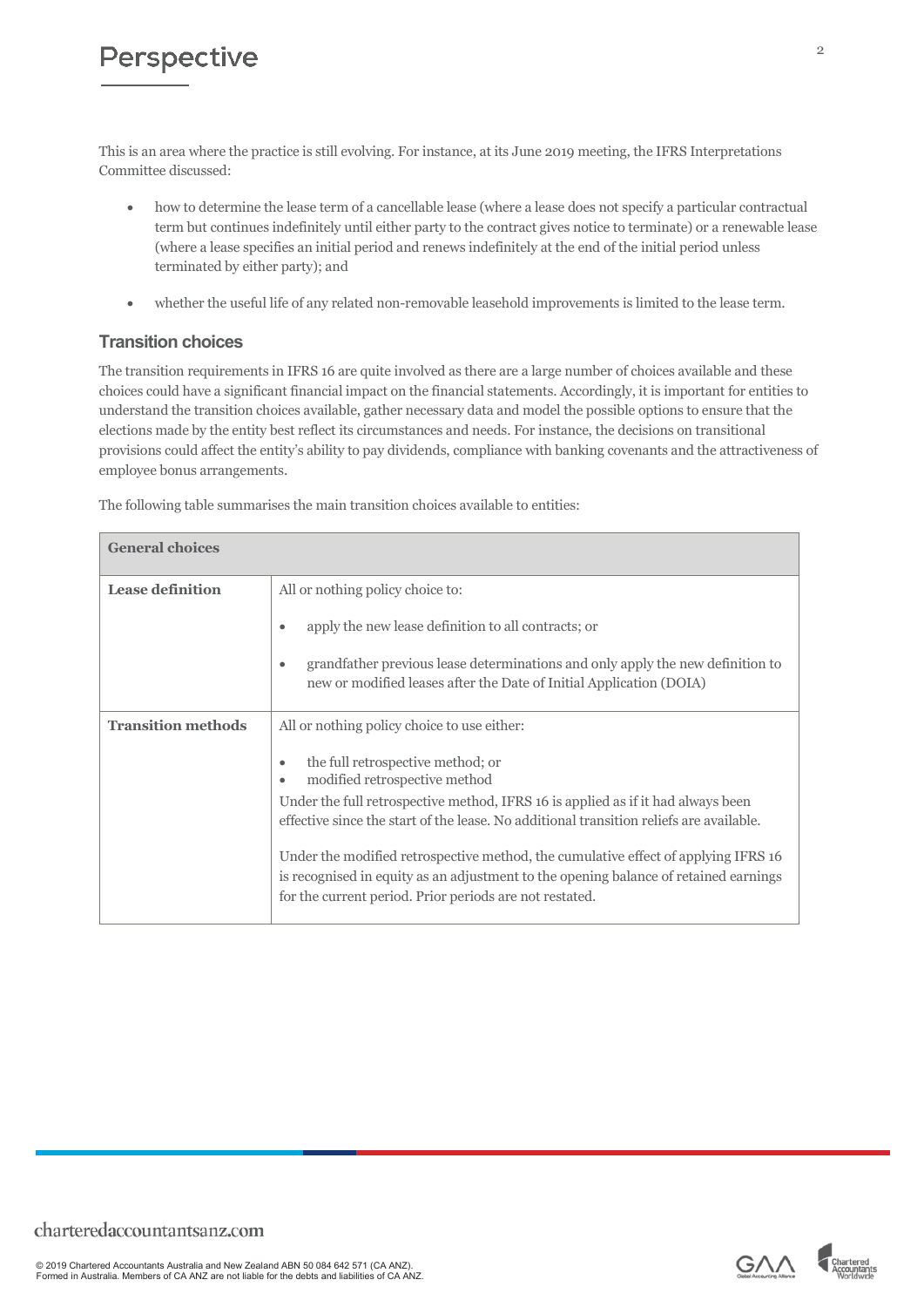| Choices only available under the modified retrospective transition method              |                                                                                                                                                                                                                                                                                                                                                                                                                                                                                                                                                                                                                                                                                                                                                                                                                                                                                                                                                                                                                                                                                 |  |
|----------------------------------------------------------------------------------------|---------------------------------------------------------------------------------------------------------------------------------------------------------------------------------------------------------------------------------------------------------------------------------------------------------------------------------------------------------------------------------------------------------------------------------------------------------------------------------------------------------------------------------------------------------------------------------------------------------------------------------------------------------------------------------------------------------------------------------------------------------------------------------------------------------------------------------------------------------------------------------------------------------------------------------------------------------------------------------------------------------------------------------------------------------------------------------|--|
| <b>Leases previously</b><br>classified as finance<br>leases                            | ROU asset and lease liability are measured at the same amounts as IAS 17 Leases at<br>DOIA.                                                                                                                                                                                                                                                                                                                                                                                                                                                                                                                                                                                                                                                                                                                                                                                                                                                                                                                                                                                     |  |
| <b>Leases previously</b><br>classified as<br>operating leases                          | Lease liability is measured at the present value of the remaining lease payments,<br>discounted using the incremental borrowing rate at DOIA.<br>The ROU asset can be measured at:<br>the asset's carrying value as if the Standard had been applied since the<br>$\bullet$<br>commencement date of the lease but discounted using the lessee's incremental<br>borrowing rate at DOIA [Option 1]; or<br>an amount equal to the lease liability, adjusted by prepayments or accrued lease<br>$\bullet$<br>payments [Option 2].<br>While Option 1 involves more complex calculations, it will result in a lower carrying<br>amount of the ROU asset than under Option 2. Option 2 results in a higher carrying<br>value of the ROU asset, and therefore higher subsequent depreciation expense and<br>lower profit over the remaining lease term.<br>Choice between Option 1 and Option 2 is available on a lease-by-lease basis so<br>entities could choose Option 1 for larger leases (e.g. property leases) and Option 2 for<br>relatively smaller leases (e.g. photocopiers). |  |
| <b>Leases with low value</b><br>assets or leases<br>ending within 12<br>months of DOIA | Entities can either recognise:<br>ROU asset and lease liability in accordance with IFRS 16; or<br>$\bullet$<br>continue to account for as a period expense as it has under IAS 17<br>$\bullet$                                                                                                                                                                                                                                                                                                                                                                                                                                                                                                                                                                                                                                                                                                                                                                                                                                                                                  |  |
| <b>Discount rate</b>                                                                   | A single discount rate can be used for a portfolio if the portfolio has leases of similar<br>characteristics.                                                                                                                                                                                                                                                                                                                                                                                                                                                                                                                                                                                                                                                                                                                                                                                                                                                                                                                                                                   |  |
| <b>Impairment</b>                                                                      | ROU asset must be assessed for impairment. Entities can either:<br>• apply IAS 36 Impairment of Assets at DOIA; or<br>adjust the ROU asset by the amount of any previously recognised onerous lease<br>provision                                                                                                                                                                                                                                                                                                                                                                                                                                                                                                                                                                                                                                                                                                                                                                                                                                                                |  |
| <b>Initial direct costs</b>                                                            | Entities can choose to exclude initial direct costs from the measurement of ROU<br>assets at DOIA.                                                                                                                                                                                                                                                                                                                                                                                                                                                                                                                                                                                                                                                                                                                                                                                                                                                                                                                                                                              |  |
| <b>Use of hindsight</b>                                                                | Entities are permitted to apply hindsight when applying the standard (e.g. in<br>determining the lease term where there are options to extend or terminate the lease)                                                                                                                                                                                                                                                                                                                                                                                                                                                                                                                                                                                                                                                                                                                                                                                                                                                                                                           |  |